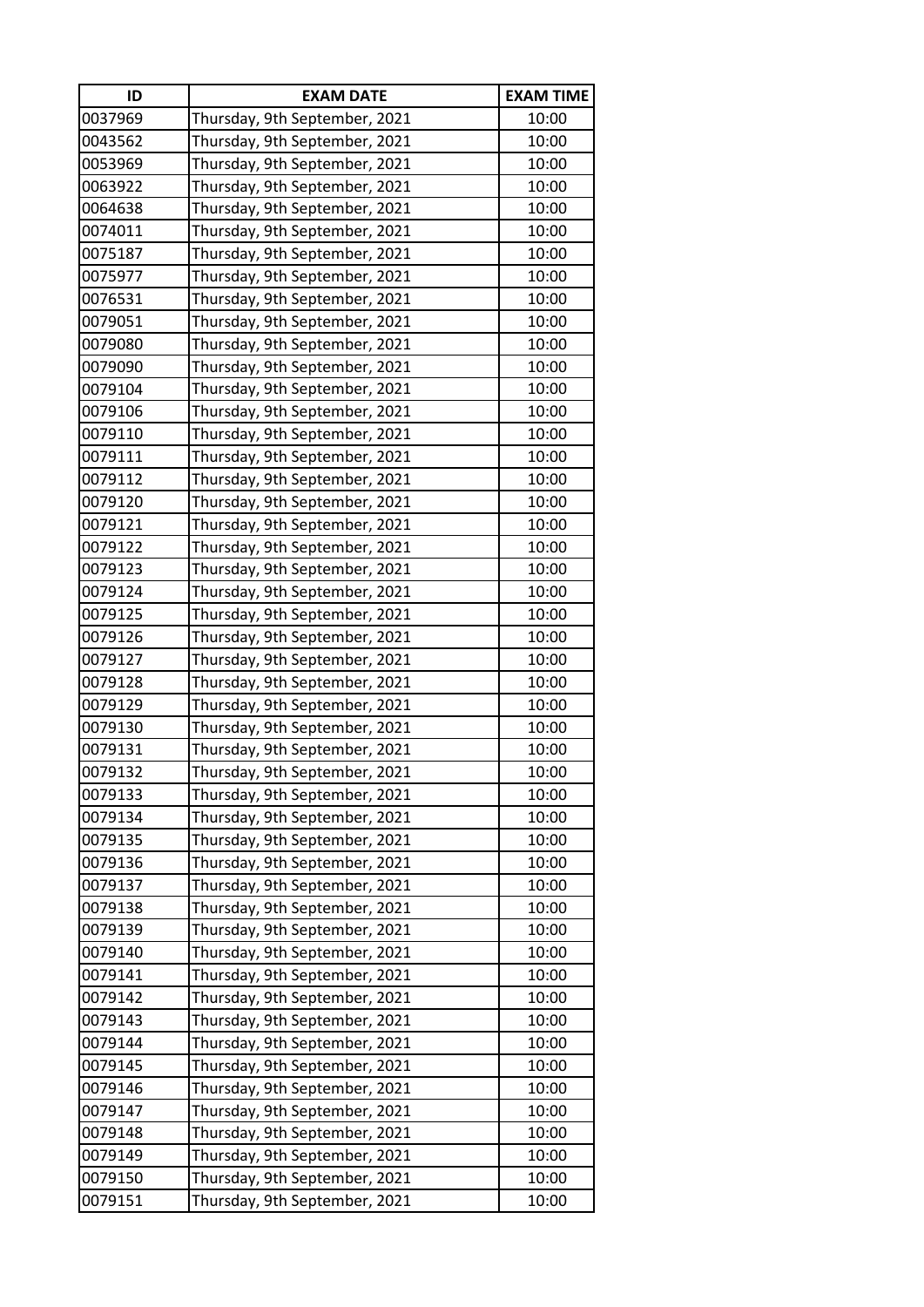| 0079152 | Thursday, 9th September, 2021 | 10:00 |
|---------|-------------------------------|-------|
| 0079153 | Thursday, 9th September, 2021 | 10:00 |
| 0079154 | Thursday, 9th September, 2021 | 10:00 |
| 0079155 | Thursday, 9th September, 2021 | 10:00 |
| 0079156 | Thursday, 9th September, 2021 | 10:00 |
| 0079157 | Thursday, 9th September, 2021 | 10:00 |
| 0079158 | Thursday, 9th September, 2021 | 10:00 |
| 0079159 | Thursday, 9th September, 2021 | 10:00 |
| 0079160 | Thursday, 9th September, 2021 | 10:00 |
| 0079161 | Thursday, 9th September, 2021 | 10:00 |
| 0079162 | Thursday, 9th September, 2021 | 10:00 |
| 0079163 | Thursday, 9th September, 2021 | 10:00 |
| 0079164 | Thursday, 9th September, 2021 | 10:00 |
| 0079165 | Thursday, 9th September, 2021 | 10:00 |
| 0079166 | Thursday, 9th September, 2021 | 10:00 |
| 0079167 | Thursday, 9th September, 2021 | 10:00 |
| 0079168 | Thursday, 9th September, 2021 | 10:00 |
| 0079169 | Thursday, 9th September, 2021 | 10:00 |
| 0079170 | Thursday, 9th September, 2021 | 10:00 |
| 0079171 | Thursday, 9th September, 2021 | 10:00 |
| 0079172 | Thursday, 9th September, 2021 | 10:00 |
| 0079173 | Thursday, 9th September, 2021 | 10:00 |
| 0079174 | Thursday, 9th September, 2021 | 10:00 |
| 0079175 | Thursday, 9th September, 2021 | 10:00 |
| 0079176 | Thursday, 9th September, 2021 | 10:00 |
| 0079177 | Thursday, 9th September, 2021 | 10:00 |
| 0079178 | Thursday, 9th September, 2021 | 10:00 |
| 0079179 | Thursday, 9th September, 2021 | 10:00 |
| 0079180 | Thursday, 9th September, 2021 | 10:00 |
| 0079181 | Thursday, 9th September, 2021 | 10:00 |
| 0079182 | Thursday, 9th September, 2021 | 10:00 |
| 0079183 | Thursday, 9th September, 2021 | 10:00 |
| 0079184 | Thursday, 9th September, 2021 | 10:00 |
| 0079185 | Thursday, 9th September, 2021 | 10:00 |
| 0079186 | Thursday, 9th September, 2021 | 10:00 |
| 0079187 | Thursday, 9th September, 2021 | 10:00 |
| 0079188 | Thursday, 9th September, 2021 | 10:00 |
| 0079189 | Thursday, 9th September, 2021 | 10:00 |
| 0079190 | Thursday, 9th September, 2021 | 10:00 |
| 0079191 | Thursday, 9th September, 2021 | 10:00 |
| 0079192 | Thursday, 9th September, 2021 | 10:00 |
| 0079193 | Thursday, 9th September, 2021 | 10:00 |
| 0079194 | Thursday, 9th September, 2021 | 10:00 |
| 0079195 | Thursday, 9th September, 2021 | 10:00 |
| 0079196 | Thursday, 9th September, 2021 | 10:00 |
| 0079197 | Thursday, 9th September, 2021 | 10:00 |
| 0079198 | Thursday, 9th September, 2021 | 10:00 |
| 0079199 | Thursday, 9th September, 2021 | 10:00 |
| 0079200 | Thursday, 9th September, 2021 | 10:00 |
| 0079201 | Thursday, 9th September, 2021 | 10:00 |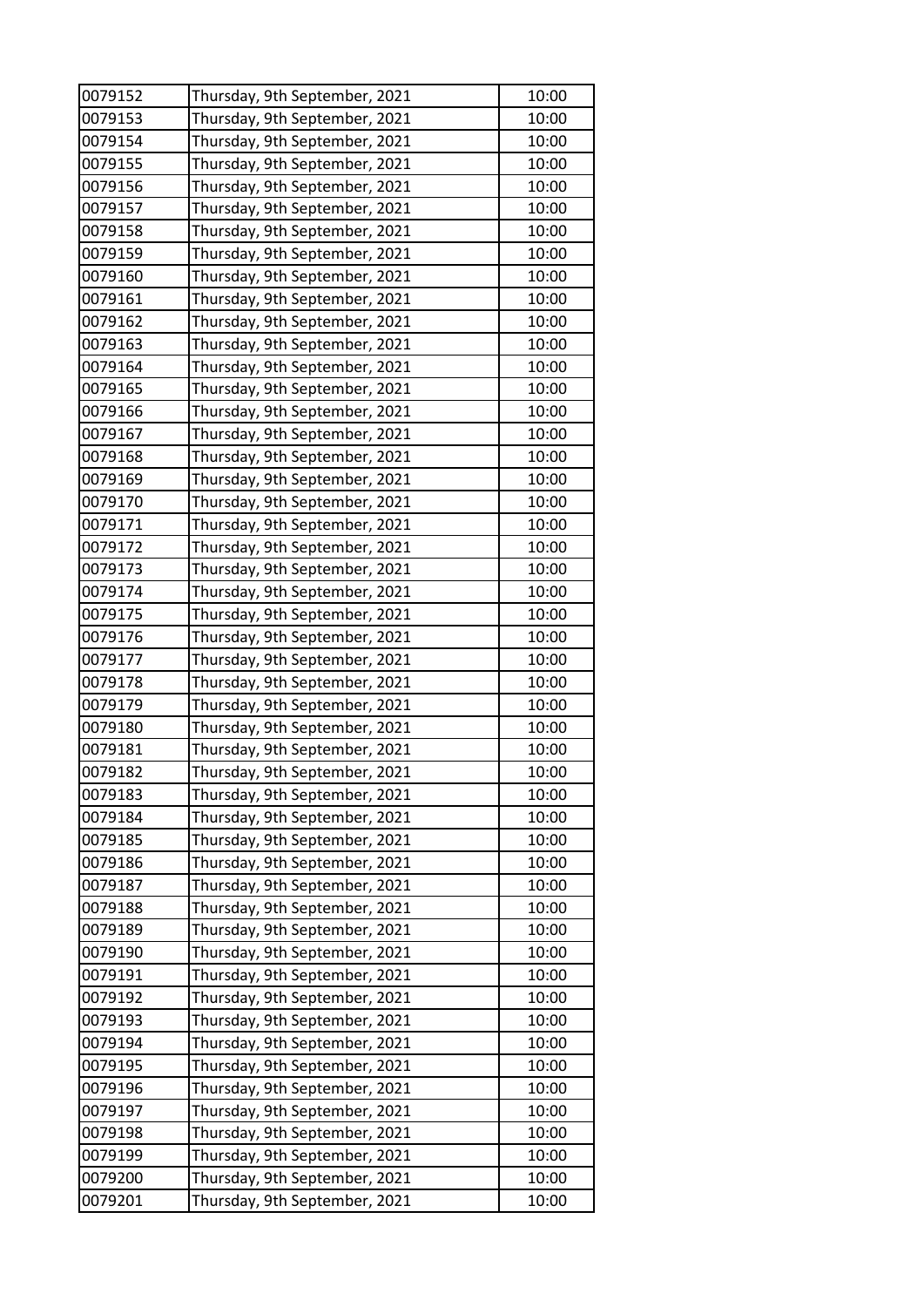| 0079202 | Thursday, 9th September, 2021 | 10:00 |
|---------|-------------------------------|-------|
| 0079203 | Thursday, 9th September, 2021 | 10:00 |
| 0079204 | Thursday, 9th September, 2021 | 10:00 |
| 0079205 | Thursday, 9th September, 2021 | 10:00 |
| 0079206 | Thursday, 9th September, 2021 | 10:00 |
| 0079207 | Thursday, 9th September, 2021 | 10:00 |
| 0079208 | Thursday, 9th September, 2021 | 10:00 |
| 0079209 | Thursday, 9th September, 2021 | 10:00 |
| 0079210 | Thursday, 9th September, 2021 | 10:00 |
| 0079211 | Thursday, 9th September, 2021 | 10:00 |
| 0079212 | Thursday, 9th September, 2021 | 10:00 |
| 0079213 | Thursday, 9th September, 2021 | 10:00 |
| 0079214 | Thursday, 9th September, 2021 | 10:00 |
| 0079215 | Thursday, 9th September, 2021 | 10:00 |
| 0079216 | Thursday, 9th September, 2021 | 10:00 |
| 0079217 | Thursday, 9th September, 2021 | 10:00 |
| 0079218 | Thursday, 9th September, 2021 | 10:00 |
| 0079219 | Thursday, 9th September, 2021 | 10:00 |
| 0079220 | Thursday, 9th September, 2021 | 10:00 |
| 0079221 | Thursday, 9th September, 2021 | 10:00 |
| 0079222 | Thursday, 9th September, 2021 | 10:00 |
| 0079223 | Thursday, 9th September, 2021 | 10:00 |
| 0079224 | Thursday, 9th September, 2021 | 10:00 |
| 0079225 | Thursday, 9th September, 2021 | 10:00 |
| 0079226 | Thursday, 9th September, 2021 | 10:00 |
| 0079227 | Thursday, 9th September, 2021 | 10:00 |
| 0079228 | Thursday, 9th September, 2021 | 10:00 |
| 0079229 | Thursday, 9th September, 2021 | 10:00 |
| 0079230 | Thursday, 9th September, 2021 | 10:00 |
| 0079231 | Thursday, 9th September, 2021 | 10:00 |
| 0079232 | Thursday, 9th September, 2021 | 10:00 |
| 0079233 | Thursday, 9th September, 2021 | 10:00 |
| 0079234 | Thursday, 9th September, 2021 | 10:00 |
| 0079235 | Thursday, 9th September, 2021 | 10:00 |
| 0079236 | Thursday, 9th September, 2021 | 10:00 |
| 0079237 | Thursday, 9th September, 2021 | 10:00 |
| 0079238 | Thursday, 9th September, 2021 | 10:00 |
| 0079239 | Thursday, 9th September, 2021 | 10:00 |
| 0079240 | Thursday, 9th September, 2021 | 10:00 |
| 0079241 | Thursday, 9th September, 2021 | 10:00 |
| 0079242 | Thursday, 9th September, 2021 | 10:00 |
| 0079243 | Thursday, 9th September, 2021 | 10:00 |
| 0079244 | Thursday, 9th September, 2021 | 10:00 |
| 0079245 | Thursday, 9th September, 2021 | 10:00 |
| 0079246 | Thursday, 9th September, 2021 | 10:00 |
| 0079247 | Thursday, 9th September, 2021 | 10:00 |
| 0079248 | Thursday, 9th September, 2021 | 10:00 |
| 0079249 | Thursday, 9th September, 2021 | 10:00 |
| 0079250 | Thursday, 9th September, 2021 | 10:00 |
| 0079251 | Thursday, 9th September, 2021 | 10:00 |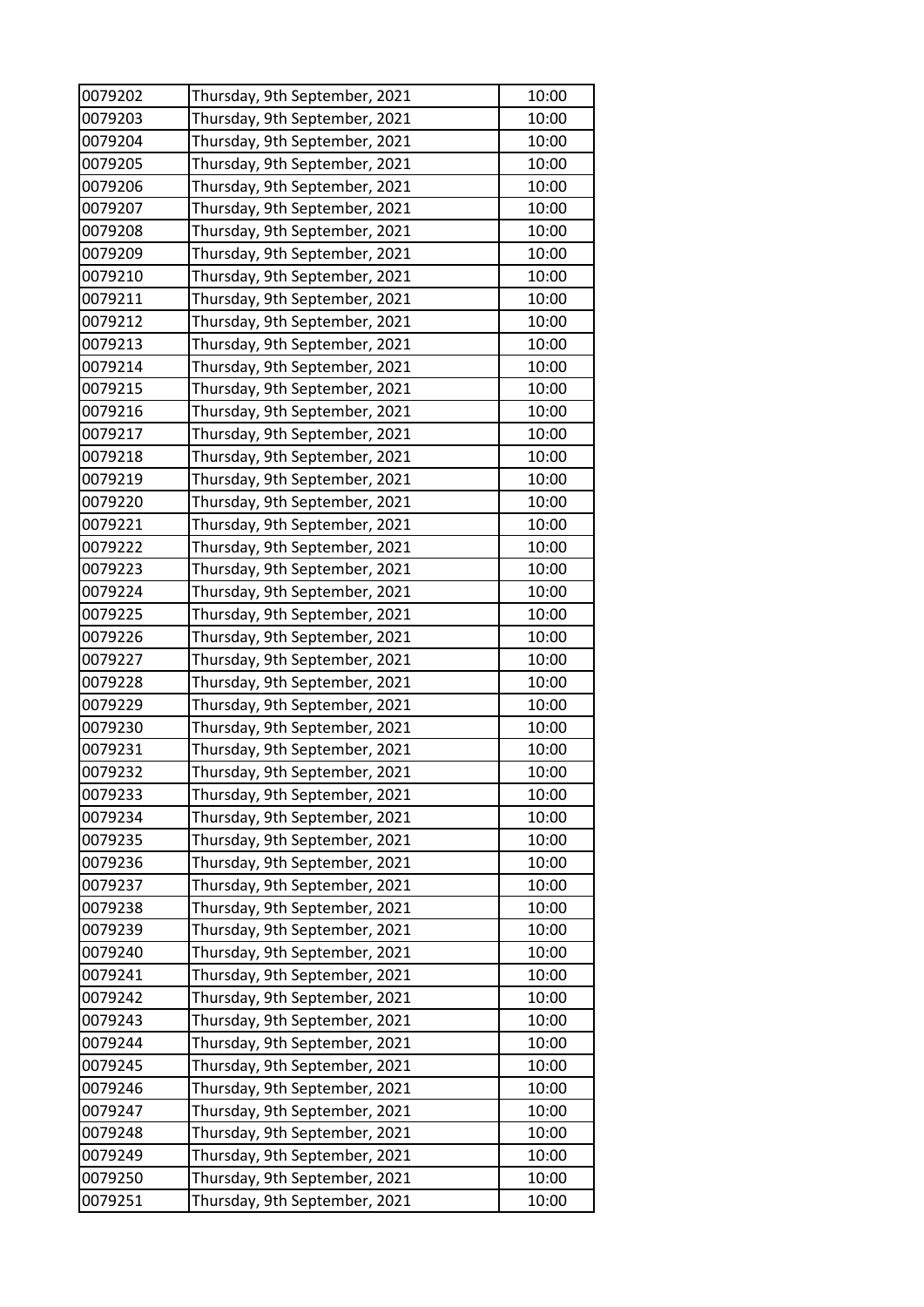| 0079252 | Thursday, 9th September, 2021 | 10:00 |
|---------|-------------------------------|-------|
| 0079253 | Thursday, 9th September, 2021 | 10:00 |
| 0079254 | Thursday, 9th September, 2021 | 10:00 |
| 0079255 | Thursday, 9th September, 2021 | 10:00 |
| 0079256 | Thursday, 9th September, 2021 | 10:00 |
| 0079257 | Thursday, 9th September, 2021 | 10:00 |
| 0079258 | Thursday, 9th September, 2021 | 10:00 |
| 0079259 | Thursday, 9th September, 2021 | 10:00 |
| 0079260 | Thursday, 9th September, 2021 | 10:00 |
| 0079261 | Thursday, 9th September, 2021 | 10:00 |
| 0079262 | Thursday, 9th September, 2021 | 10:00 |
| 0079263 | Thursday, 9th September, 2021 | 10:00 |
| 0079264 | Thursday, 9th September, 2021 | 10:00 |
| 0079265 | Thursday, 9th September, 2021 | 10:00 |
| 0079266 | Thursday, 9th September, 2021 | 10:00 |
| 0079267 | Thursday, 9th September, 2021 | 10:00 |
| 0079268 | Thursday, 9th September, 2021 | 10:00 |
| 0079269 | Thursday, 9th September, 2021 | 10:00 |
| 0079270 | Thursday, 9th September, 2021 | 10:00 |
| 0079271 | Thursday, 9th September, 2021 | 10:00 |
| 0079272 | Thursday, 9th September, 2021 | 10:00 |
| 0079273 | Thursday, 9th September, 2021 | 10:00 |
| 0079274 | Thursday, 9th September, 2021 | 10:00 |
| 0079275 | Thursday, 9th September, 2021 | 10:00 |
| 0079276 | Thursday, 9th September, 2021 | 10:00 |
| 0079277 | Thursday, 9th September, 2021 | 10:00 |
| 0079278 | Thursday, 9th September, 2021 | 10:00 |
| 0079279 | Thursday, 9th September, 2021 | 10:00 |
| 0079280 | Thursday, 9th September, 2021 | 10:00 |
| 0079281 | Thursday, 9th September, 2021 | 10:00 |
| 0079282 | Thursday, 9th September, 2021 | 10:00 |
| 0079283 | Thursday, 9th September, 2021 | 10:00 |
| 0079284 | Thursday, 9th September, 2021 | 10:00 |
| 0079285 | Thursday, 9th September, 2021 | 10:00 |
| 0079286 | Thursday, 9th September, 2021 | 10:00 |
| 0079287 | Thursday, 9th September, 2021 | 10:00 |
| 0079288 | Thursday, 9th September, 2021 | 10:00 |
| 0079289 | Thursday, 9th September, 2021 | 10:00 |
| 0079290 | Thursday, 9th September, 2021 | 10:00 |
| 0079291 | Thursday, 9th September, 2021 | 10:00 |
| 0079292 | Thursday, 9th September, 2021 | 10:00 |
| 0079293 | Thursday, 9th September, 2021 | 10:00 |
| 0079294 | Thursday, 9th September, 2021 | 10:00 |
| 0079295 | Thursday, 9th September, 2021 | 10:00 |
| 0079296 | Thursday, 9th September, 2021 | 10:00 |
| 0079297 | Thursday, 9th September, 2021 | 10:00 |
| 0079298 | Thursday, 9th September, 2021 | 10:00 |
| 0079299 | Thursday, 9th September, 2021 | 10:00 |
| 0079300 | Thursday, 9th September, 2021 | 10:00 |
| 0079301 | Thursday, 9th September, 2021 | 10:00 |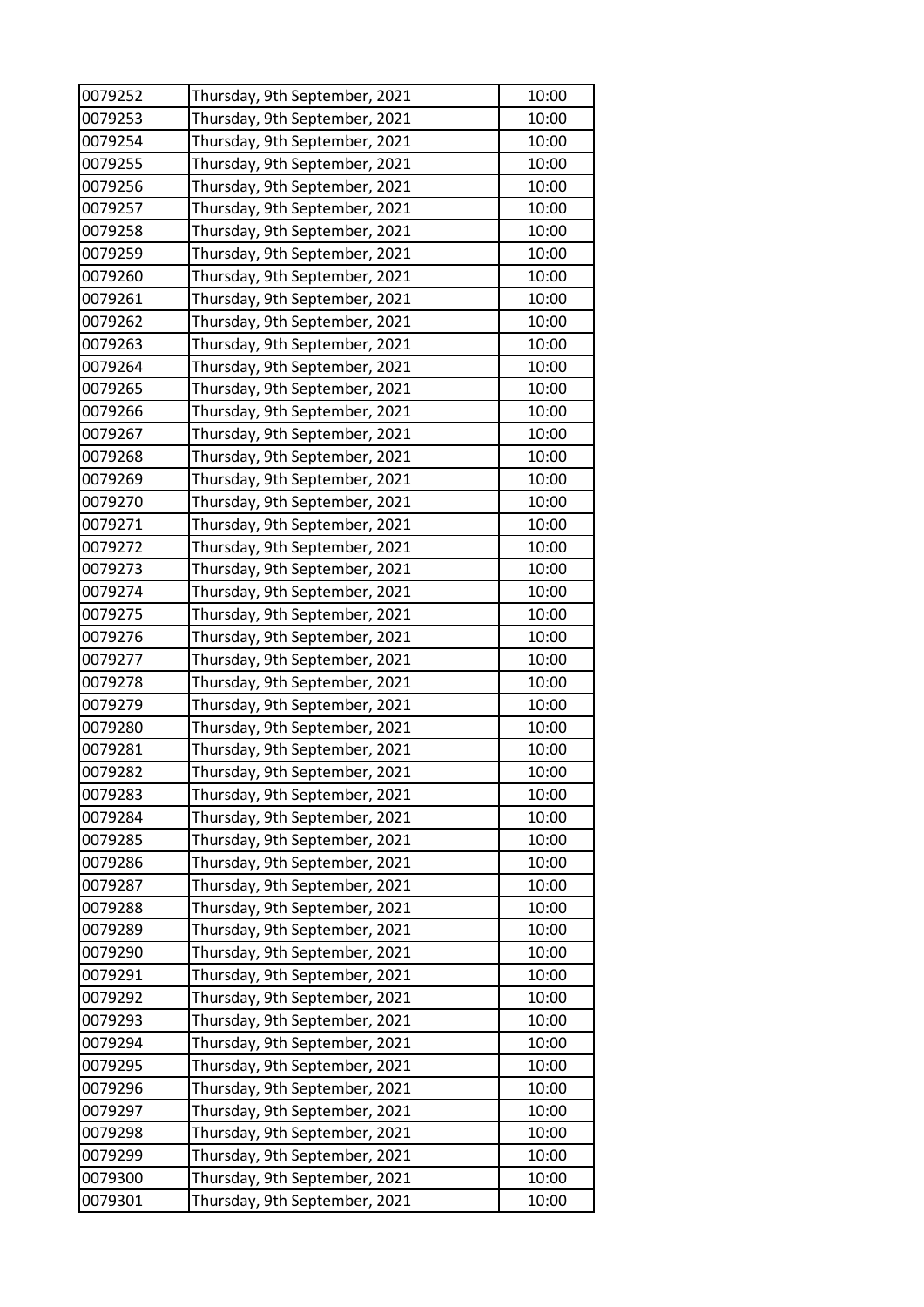| 0079302 | Thursday, 9th September, 2021 | 10:00 |
|---------|-------------------------------|-------|
| 0079303 | Thursday, 9th September, 2021 | 10:00 |
| 0079304 | Thursday, 9th September, 2021 | 10:00 |
| 0079305 | Thursday, 9th September, 2021 | 10:00 |
| 0079306 | Thursday, 9th September, 2021 | 10:00 |
| 0079307 | Thursday, 9th September, 2021 | 10:00 |
| 0079308 | Thursday, 9th September, 2021 | 10:00 |
| 0079309 | Thursday, 9th September, 2021 | 10:00 |
| 0079310 | Thursday, 9th September, 2021 | 10:00 |
| 0079311 | Thursday, 9th September, 2021 | 10:00 |
| 0079312 | Thursday, 9th September, 2021 | 10:00 |
| 0079313 | Thursday, 9th September, 2021 | 10:00 |
| 0079314 | Thursday, 9th September, 2021 | 10:00 |
| 0079315 | Thursday, 9th September, 2021 | 10:00 |
| 0079316 | Thursday, 9th September, 2021 | 10:00 |
| 0079317 | Thursday, 9th September, 2021 | 10:00 |
| 0079318 | Thursday, 9th September, 2021 | 10:00 |
| 0079319 | Thursday, 9th September, 2021 | 10:00 |
| 0079320 | Thursday, 9th September, 2021 | 10:00 |
| 0079321 | Thursday, 9th September, 2021 | 10:00 |
| 0079322 | Thursday, 9th September, 2021 | 10:00 |
| 0079323 | Thursday, 9th September, 2021 | 10:00 |
| 0079324 | Thursday, 9th September, 2021 | 10:00 |
| 0079325 | Thursday, 9th September, 2021 | 10:00 |
| 0079326 | Thursday, 9th September, 2021 | 10:00 |
| 0079327 | Thursday, 9th September, 2021 | 10:00 |
| 0079328 | Thursday, 9th September, 2021 | 10:00 |
| 0079329 | Thursday, 9th September, 2021 | 10:00 |
| 0079330 | Thursday, 9th September, 2021 | 10:00 |
| 0079331 | Thursday, 9th September, 2021 | 10:00 |
| 0079332 | Thursday, 9th September, 2021 | 10:00 |
| 0079333 | Thursday, 9th September, 2021 | 10:00 |
| 0079334 | Thursday, 9th September, 2021 | 10:00 |
| 0079335 | Thursday, 9th September, 2021 | 10:00 |
| 0079336 | Thursday, 9th September, 2021 | 10:00 |
| 0079337 | Thursday, 9th September, 2021 | 10:00 |
| 0079338 | Thursday, 9th September, 2021 | 10:00 |
| 0079339 | Thursday, 9th September, 2021 | 10:00 |
| 0079340 | Thursday, 9th September, 2021 | 10:00 |
| 0079341 | Thursday, 9th September, 2021 | 10:00 |
| 0079342 | Thursday, 9th September, 2021 | 10:00 |
| 0079343 | Thursday, 9th September, 2021 | 10:00 |
| 0079344 | Thursday, 9th September, 2021 | 10:00 |
| 0079345 | Thursday, 9th September, 2021 | 10:00 |
| 0079346 | Thursday, 9th September, 2021 | 10:00 |
| 0079347 | Thursday, 9th September, 2021 | 10:00 |
| 0079348 | Thursday, 9th September, 2021 | 10:00 |
| 0079349 | Thursday, 9th September, 2021 | 10:00 |
| 0079350 | Thursday, 9th September, 2021 | 10:00 |
| 0079351 | Thursday, 9th September, 2021 | 10:00 |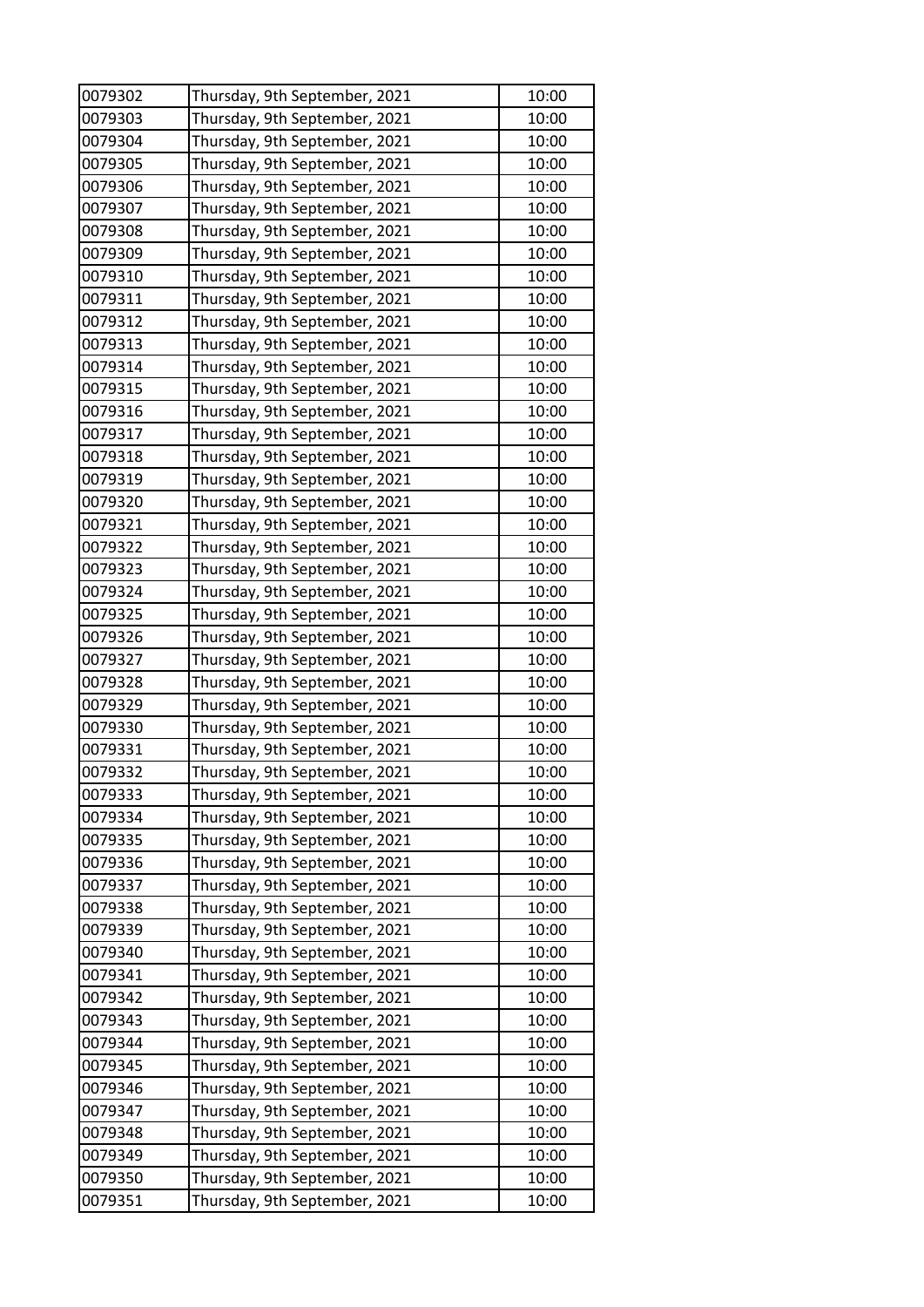| 0079352 | Thursday, 9th September, 2021 | 10:00 |
|---------|-------------------------------|-------|
| 0079353 | Thursday, 9th September, 2021 | 10:00 |
| 0079354 | Thursday, 9th September, 2021 | 10:00 |
| 0079355 | Thursday, 9th September, 2021 | 10:00 |
| 0079356 | Thursday, 9th September, 2021 | 10:00 |
| 0079357 | Thursday, 9th September, 2021 | 10:00 |
| 0079358 | Thursday, 9th September, 2021 | 10:00 |
| 0079359 | Thursday, 9th September, 2021 | 10:00 |
| 0079360 | Thursday, 9th September, 2021 | 10:00 |
| 0079361 | Thursday, 9th September, 2021 | 10:00 |
| 0079362 | Thursday, 9th September, 2021 | 10:00 |
| 0079363 | Thursday, 9th September, 2021 | 10:00 |
| 0079364 | Thursday, 9th September, 2021 | 10:00 |
| 0079365 | Thursday, 9th September, 2021 | 10:00 |
| 0079366 | Thursday, 9th September, 2021 | 10:00 |
| 0079367 | Thursday, 9th September, 2021 | 10:00 |
| 0079368 | Thursday, 9th September, 2021 | 10:00 |
| 0079369 | Thursday, 9th September, 2021 | 10:00 |
| 0079370 | Thursday, 9th September, 2021 | 10:00 |
| 0079371 | Thursday, 9th September, 2021 | 10:00 |
| 0079372 | Thursday, 9th September, 2021 | 10:00 |
| 0079373 | Thursday, 9th September, 2021 | 10:00 |
| 0079374 | Thursday, 9th September, 2021 | 10:00 |
| 0079375 | Thursday, 9th September, 2021 | 10:00 |
| 0079376 | Thursday, 9th September, 2021 | 10:00 |
| 0079377 | Thursday, 9th September, 2021 | 10:00 |
| 0079378 | Thursday, 9th September, 2021 | 10:00 |
| 0079379 | Thursday, 9th September, 2021 | 10:00 |
| 0079380 | Thursday, 9th September, 2021 | 10:00 |
| 0079381 | Thursday, 9th September, 2021 | 10:00 |
| 0079382 | Thursday, 9th September, 2021 | 10:00 |
| 0079383 | Thursday, 9th September, 2021 | 10:00 |
| 0079384 | Thursday, 9th September, 2021 | 10:00 |
| 0079385 | Thursday, 9th September, 2021 | 10:00 |
| 0079386 | Thursday, 9th September, 2021 | 10:00 |
| 0079387 | Thursday, 9th September, 2021 | 10:00 |
| 0079388 | Thursday, 9th September, 2021 | 10:00 |
| 0079389 | Thursday, 9th September, 2021 | 10:00 |
| 0079390 | Thursday, 9th September, 2021 | 10:00 |
| 0079391 | Thursday, 9th September, 2021 | 10:00 |
| 0079392 | Thursday, 9th September, 2021 | 10:00 |
| 0079393 | Thursday, 9th September, 2021 | 10:00 |
| 0079394 | Thursday, 9th September, 2021 | 10:00 |
| 0079395 | Thursday, 9th September, 2021 | 10:00 |
| 0079396 | Thursday, 9th September, 2021 | 10:00 |
| 0079397 | Thursday, 9th September, 2021 | 10:00 |
| 0079398 | Thursday, 9th September, 2021 | 10:00 |
| 0079399 | Thursday, 9th September, 2021 | 10:00 |
| 0079400 | Thursday, 9th September, 2021 | 10:00 |
| 0079401 | Thursday, 9th September, 2021 | 10:00 |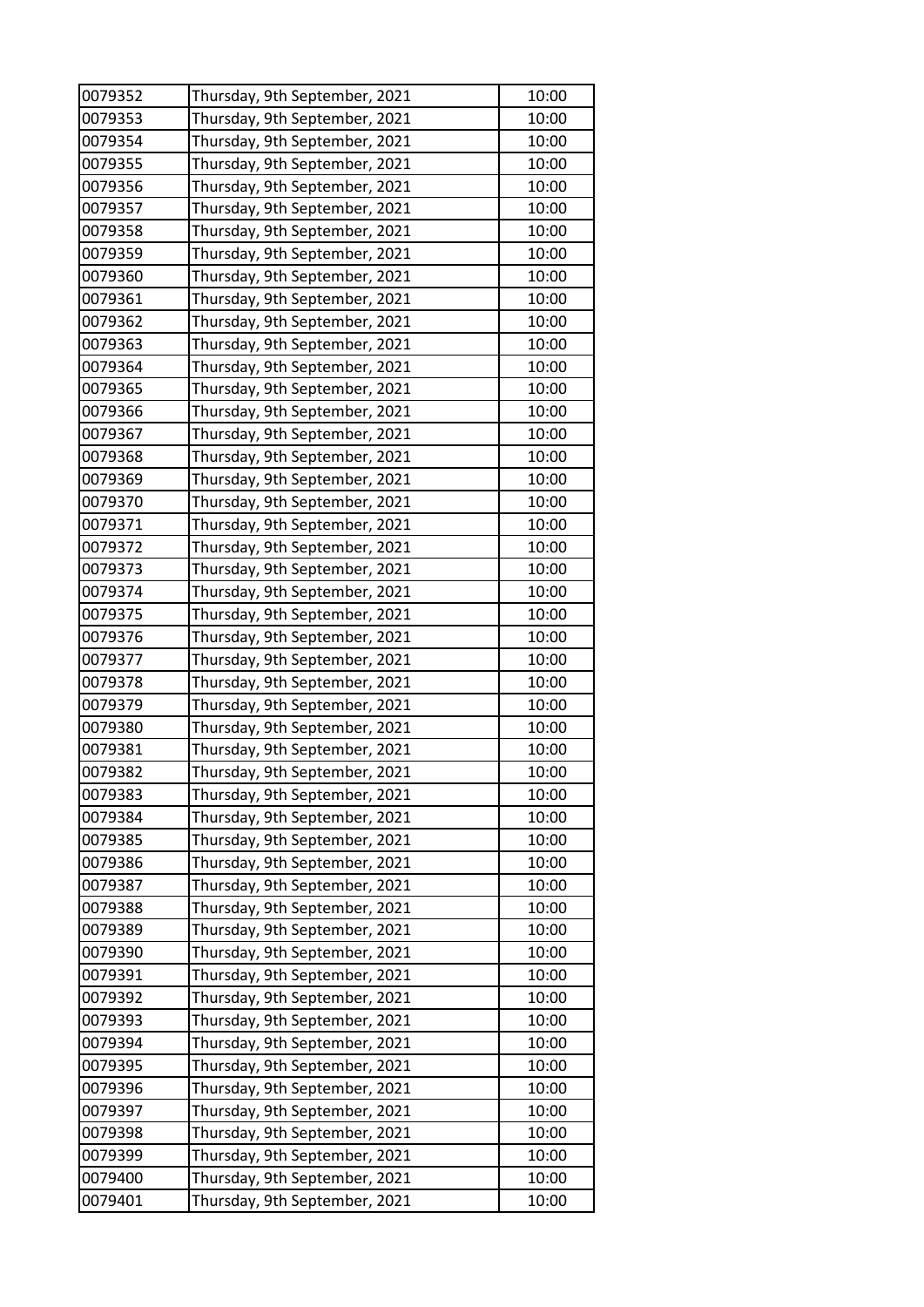| 0079402 | Thursday, 9th September, 2021 | 10:00          |
|---------|-------------------------------|----------------|
| 0079403 | Thursday, 9th September, 2021 | 10:00          |
| 0079404 | Thursday, 9th September, 2021 | 10:00          |
| 0079405 | Thursday, 9th September, 2021 | 10:00          |
| 0079406 | Thursday, 9th September, 2021 | 10:00          |
| 0079407 | Thursday, 9th September, 2021 | 10:00          |
| 0079408 | Thursday, 9th September, 2021 | 10:00          |
| 0079409 | Thursday, 9th September, 2021 | 10:00          |
| 0079410 | Thursday, 9th September, 2021 | 10:00          |
| 0079412 | Thursday, 9th September, 2021 | 10:00          |
| 0079413 | Thursday, 9th September, 2021 | 10:00          |
| 0079414 | Thursday, 9th September, 2021 | 10:00          |
| 0079415 | Thursday, 9th September, 2021 | 10:00          |
| 0079416 | Thursday, 9th September, 2021 | 10:00          |
| 0079417 | Thursday, 9th September, 2021 | 10:00          |
| 0079418 | Thursday, 9th September, 2021 | 10:00          |
| 0079419 | Thursday, 9th September, 2021 | 10:00          |
| 0079420 | Thursday, 9th September, 2021 | 10:00          |
| 0079421 | Thursday, 9th September, 2021 | 10:00          |
| 0079422 | Thursday, 9th September, 2021 | 10:00          |
| 0079423 | Thursday, 9th September, 2021 | 10:00          |
| 0079424 | Thursday, 9th September, 2021 | 10:00          |
| 0079425 | Thursday, 9th September, 2021 | 10:00          |
| 0079426 | Thursday, 9th September, 2021 | 10:00          |
| 0079427 | Thursday, 9th September, 2021 | 10:00          |
| 0079428 | Thursday, 9th September, 2021 | 10:00          |
| 0079429 | Thursday, 9th September, 2021 | 10:00          |
| 0079430 | Thursday, 9th September, 2021 | 10:00          |
| 0079431 | Thursday, 9th September, 2021 | 10:00          |
| 0079432 | Thursday, 9th September, 2021 | 10:00          |
| 0079433 | Thursday, 9th September, 2021 | 10:00          |
| 0079434 | Thursday, 9th September, 2021 | 10:00          |
| 0079435 | Thursday, 9th September, 2021 | 10:00          |
| 0079436 | Thursday, 9th September, 2021 | 10:00          |
| 0079437 | Thursday, 9th September, 2021 | 10:00          |
| 0079438 | Thursday, 9th September, 2021 | 10:00          |
| 0079439 | Thursday, 9th September, 2021 | 10:00          |
| 0079440 | Thursday, 9th September, 2021 | 10:00          |
| 0079441 | Thursday, 9th September, 2021 | 10:00          |
| 0079442 | Thursday, 9th September, 2021 | 10:00          |
| 0079443 | Thursday, 9th September, 2021 | 10:00          |
| 0079444 | Thursday, 9th September, 2021 | 10:00          |
| 0079445 | Thursday, 9th September, 2021 | 10:00          |
| 0079446 | Thursday, 9th September, 2021 | 10:00          |
| 0079447 | Thursday, 9th September, 2021 | 10:00          |
| 0079448 | Thursday, 9th September, 2021 | 10:00          |
| 0079449 | Thursday, 9th September, 2021 | 10:00          |
| 0079450 |                               |                |
| 0079451 | Thursday, 9th September, 2021 | 10:00<br>10:00 |
|         | Thursday, 9th September, 2021 |                |
| 0079452 | Thursday, 9th September, 2021 | 10:00          |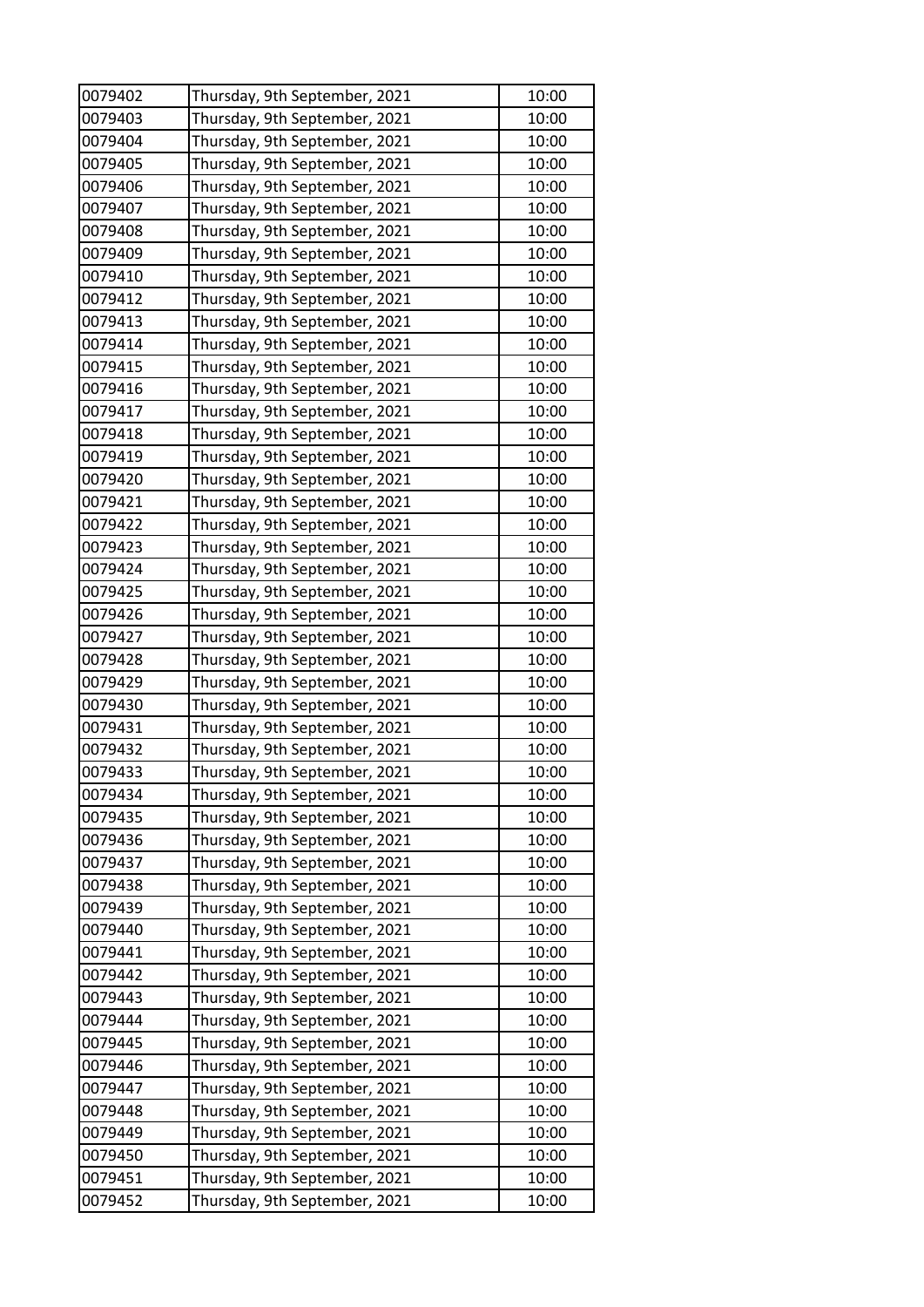| 0079453 | Thursday, 9th September, 2021 | 10:00          |
|---------|-------------------------------|----------------|
| 0079454 | Thursday, 9th September, 2021 | 10:00          |
| 0079455 | Thursday, 9th September, 2021 | 10:00          |
| 0079456 | Thursday, 9th September, 2021 | 10:00          |
| 0079457 | Thursday, 9th September, 2021 | 10:00          |
| 0079458 | Thursday, 9th September, 2021 | 10:00          |
| 0079459 | Thursday, 9th September, 2021 | 10:00          |
| 0079460 | Thursday, 9th September, 2021 | 10:00          |
| 0079461 | Thursday, 9th September, 2021 | 10:00          |
| 0079462 | Thursday, 9th September, 2021 | 10:00          |
| 0079463 | Thursday, 9th September, 2021 | 10:00          |
| 0079464 | Thursday, 9th September, 2021 | 10:00          |
| 0079465 | Thursday, 9th September, 2021 | 10:00          |
| 0079466 | Thursday, 9th September, 2021 | 10:00          |
| 0079467 | Thursday, 9th September, 2021 | 10:00          |
| 0079468 | Thursday, 9th September, 2021 | 10:00          |
| 0079469 | Thursday, 9th September, 2021 | 10:00          |
| 0079470 | Thursday, 9th September, 2021 | 10:00          |
| 0079471 | Thursday, 9th September, 2021 | 10:00          |
| 0079472 | Thursday, 9th September, 2021 | 10:00          |
| 0079473 | Thursday, 9th September, 2021 | 10:00          |
| 0079474 | Thursday, 9th September, 2021 | 10:00          |
| 0079475 | Thursday, 9th September, 2021 | 10:00          |
| 0079476 | Thursday, 9th September, 2021 | 10:00          |
| 0079477 | Thursday, 9th September, 2021 | 10:00          |
| 0079478 | Thursday, 9th September, 2021 | 10:00          |
| 0079479 | Thursday, 9th September, 2021 | 10:00          |
| 0079480 | Thursday, 9th September, 2021 | 10:00          |
| 0079481 | Thursday, 9th September, 2021 | 10:00          |
| 0079482 | Thursday, 9th September, 2021 | 10:00          |
| 0079483 | Thursday, 9th September, 2021 | 10:00          |
| 0079484 | Thursday, 9th September, 2021 | 10:00          |
| 0079485 | Thursday, 9th September, 2021 | 10:00          |
| 0079486 | Thursday, 9th September, 2021 | 10:00          |
| 0079487 | Thursday, 9th September, 2021 | 10:00          |
| 0079488 | Thursday, 9th September, 2021 | 10:00          |
| 0079489 | Thursday, 9th September, 2021 | 10:00          |
| 0079490 | Thursday, 9th September, 2021 | 10:00          |
| 0079491 | Thursday, 9th September, 2021 | 10:00          |
| 0079492 | Thursday, 9th September, 2021 | 10:00          |
| 0079493 | Thursday, 9th September, 2021 | 10:00          |
| 0079494 | Thursday, 9th September, 2021 | 10:00          |
| 0079495 | Thursday, 9th September, 2021 | 10:00          |
| 0079496 | Thursday, 9th September, 2021 | 10:00          |
| 0079497 | Thursday, 9th September, 2021 | 10:00          |
| 0079498 | Thursday, 9th September, 2021 | 10:00          |
| 0079499 | Thursday, 9th September, 2021 | 10:00          |
| 0079500 |                               |                |
| 0079501 | Thursday, 9th September, 2021 | 10:00<br>10:00 |
|         | Thursday, 9th September, 2021 |                |
| 0079502 | Thursday, 9th September, 2021 | 10:00          |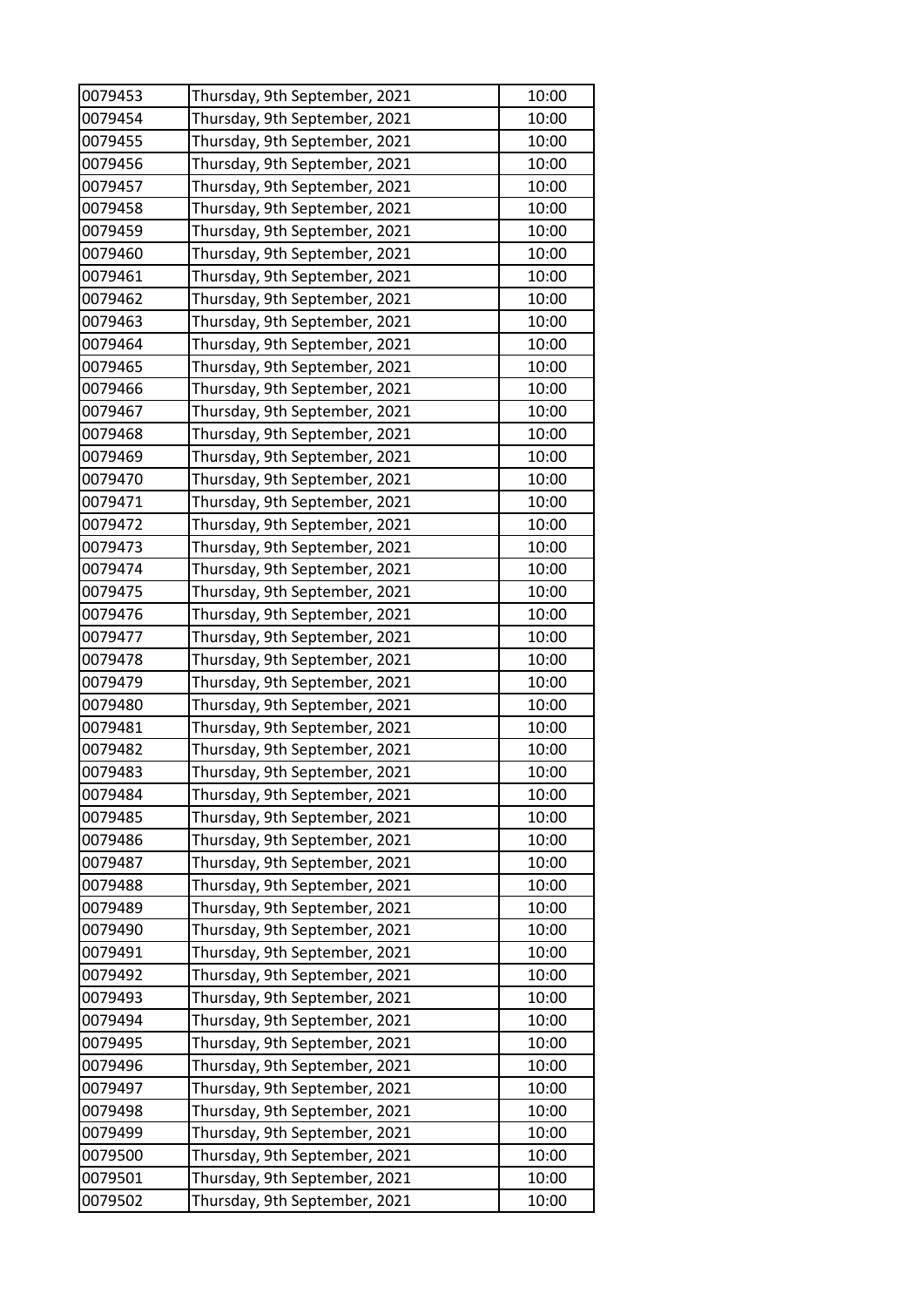| 0079503 | Thursday, 9th September, 2021 | 10:00 |
|---------|-------------------------------|-------|
| 0079504 | Thursday, 9th September, 2021 | 10:00 |
| 0079505 | Thursday, 9th September, 2021 | 10:00 |
| 0079506 | Thursday, 9th September, 2021 | 10:00 |
| 0079507 | Thursday, 9th September, 2021 | 10:00 |
| 0079508 | Thursday, 9th September, 2021 | 10:00 |
| 0079509 | Thursday, 9th September, 2021 | 10:00 |
| 0079510 | Thursday, 9th September, 2021 | 10:00 |
| 0079511 | Thursday, 9th September, 2021 | 10:00 |
| 0079512 | Thursday, 9th September, 2021 | 10:00 |
| 0079513 | Thursday, 9th September, 2021 | 10:00 |
| 0079514 | Thursday, 9th September, 2021 | 10:00 |
| 0079515 | Thursday, 9th September, 2021 | 10:00 |
| 0079516 | Thursday, 9th September, 2021 | 10:00 |
| 0079517 | Thursday, 9th September, 2021 | 10:00 |
| 0079518 | Thursday, 9th September, 2021 | 10:00 |
| 0079519 | Thursday, 9th September, 2021 | 10:00 |
| 0079520 | Thursday, 9th September, 2021 | 10:00 |
| 0079521 | Thursday, 9th September, 2021 | 10:00 |
| 0079522 | Thursday, 9th September, 2021 | 10:00 |
| 0079523 | Thursday, 9th September, 2021 | 10:00 |
| 0079524 | Thursday, 9th September, 2021 | 10:00 |
| 0079525 | Thursday, 9th September, 2021 | 10:00 |
| 0079526 | Thursday, 9th September, 2021 | 10:00 |
| 0079527 | Thursday, 9th September, 2021 | 10:00 |
| 0079528 | Thursday, 9th September, 2021 | 10:00 |
| 0079529 | Thursday, 9th September, 2021 | 10:00 |
| 0079530 | Thursday, 9th September, 2021 | 10:00 |
| 0079531 | Thursday, 9th September, 2021 | 10:00 |
| 0079532 | Thursday, 9th September, 2021 | 10:00 |
| 0079533 | Thursday, 9th September, 2021 | 10:00 |
| 0079534 | Thursday, 9th September, 2021 | 10:00 |
| 0079535 | Thursday, 9th September, 2021 | 10:00 |
| 0079536 | Thursday, 9th September, 2021 | 10:00 |
| 0079537 | Thursday, 9th September, 2021 | 10:00 |
| 0079538 | Thursday, 9th September, 2021 | 10:00 |
| 0079539 | Thursday, 9th September, 2021 | 10:00 |
| 0079540 | Thursday, 9th September, 2021 | 10:00 |
| 0079541 | Thursday, 9th September, 2021 | 10:00 |
| 0079542 | Thursday, 9th September, 2021 | 10:00 |
| 0079543 | Thursday, 9th September, 2021 | 10:00 |
| 0079544 | Thursday, 9th September, 2021 | 10:00 |
| 0079545 | Thursday, 9th September, 2021 | 10:00 |
| 0079546 | Thursday, 9th September, 2021 | 10:00 |
| 0079547 | Thursday, 9th September, 2021 | 10:00 |
| 0079548 | Thursday, 9th September, 2021 | 10:00 |
| 0079549 | Thursday, 9th September, 2021 | 10:00 |
| 0079550 | Thursday, 9th September, 2021 | 10:00 |
| 0079551 | Thursday, 9th September, 2021 | 10:00 |
| 0079552 | Thursday, 9th September, 2021 | 10:00 |
|         |                               |       |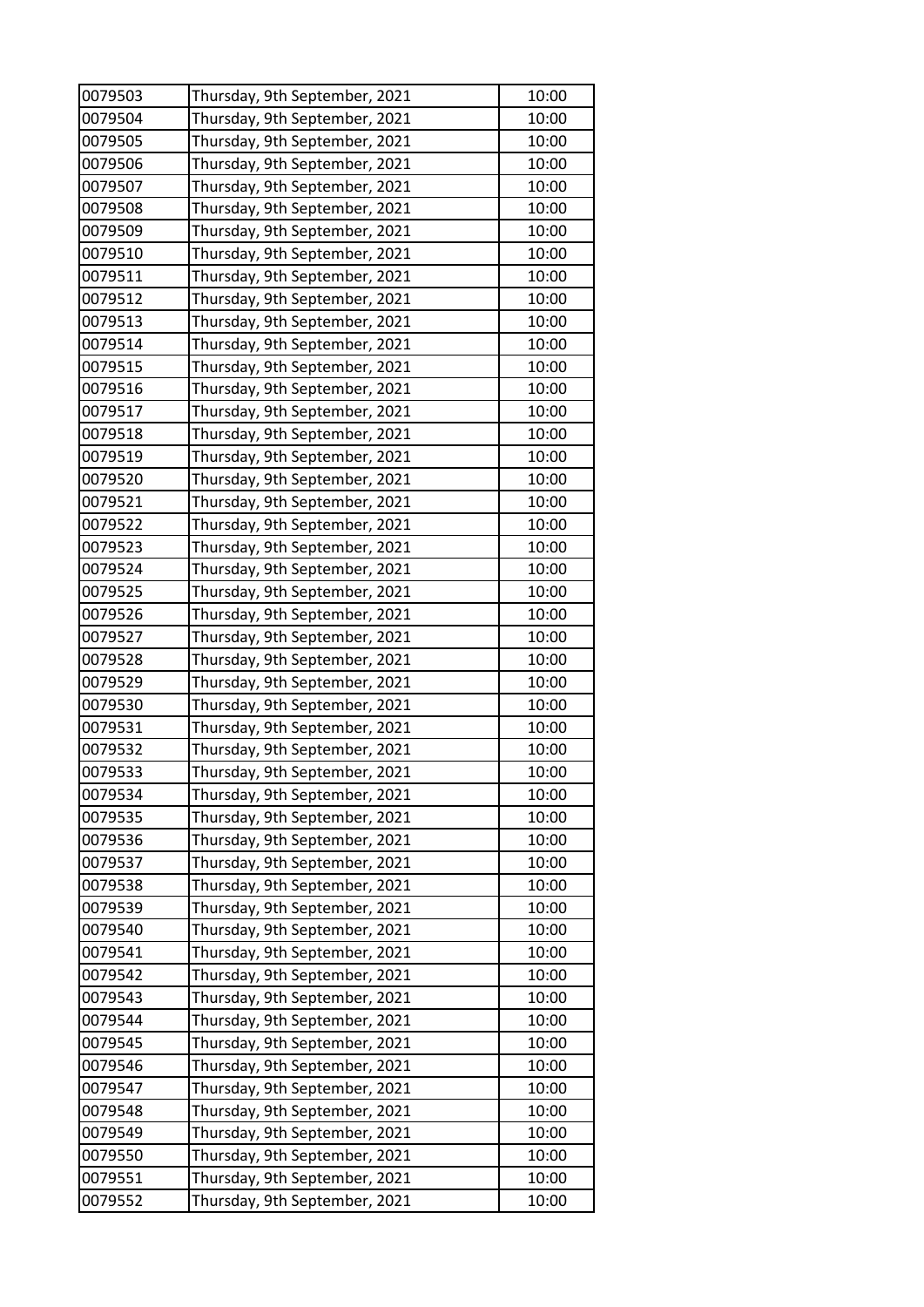| 0079553 | Thursday, 9th September, 2021 | 10:00          |
|---------|-------------------------------|----------------|
| 0079554 | Thursday, 9th September, 2021 | 10:00          |
| 0079555 | Thursday, 9th September, 2021 | 10:00          |
| 0079556 | Thursday, 9th September, 2021 | 10:00          |
| 0079557 | Thursday, 9th September, 2021 | 10:00          |
| 0079558 | Thursday, 9th September, 2021 | 10:00          |
| 0079559 | Thursday, 9th September, 2021 | 10:00          |
| 0079560 | Thursday, 9th September, 2021 | 10:00          |
| 0079561 | Thursday, 9th September, 2021 | 10:00          |
| 0079562 | Thursday, 9th September, 2021 | 10:00          |
| 0079563 | Thursday, 9th September, 2021 | 10:00          |
| 0079564 | Thursday, 9th September, 2021 | 10:00          |
| 0079565 | Thursday, 9th September, 2021 | 10:00          |
| 0079566 | Thursday, 9th September, 2021 | 10:00          |
| 0079567 | Thursday, 9th September, 2021 | 10:00          |
| 0079568 | Thursday, 9th September, 2021 | 10:00          |
| 0079569 | Thursday, 9th September, 2021 | 10:00          |
| 0079570 | Thursday, 9th September, 2021 | 10:00          |
| 0079571 | Thursday, 9th September, 2021 | 10:00          |
| 0079572 | Thursday, 9th September, 2021 | 10:00          |
| 0079573 | Thursday, 9th September, 2021 | 10:00          |
| 0079574 | Thursday, 9th September, 2021 | 10:00          |
| 0079575 | Thursday, 9th September, 2021 | 10:00          |
| 0079576 | Thursday, 9th September, 2021 | 10:00          |
| 0079577 | Thursday, 9th September, 2021 | 10:00          |
| 0079578 | Thursday, 9th September, 2021 | 10:00          |
| 0079579 | Thursday, 9th September, 2021 | 10:00          |
| 0079580 | Thursday, 9th September, 2021 | 10:00          |
| 0079581 | Thursday, 9th September, 2021 | 10:00          |
| 0079582 | Thursday, 9th September, 2021 | 10:00          |
| 0079583 | Thursday, 9th September, 2021 | 10:00          |
| 0079584 | Thursday, 9th September, 2021 | 10:00          |
| 0079585 | Thursday, 9th September, 2021 | 10:00          |
| 0079586 | Thursday, 9th September, 2021 | 10:00          |
| 0079587 | Thursday, 9th September, 2021 | 10:00          |
| 0079588 | Thursday, 9th September, 2021 | 10:00          |
| 0079589 | Thursday, 9th September, 2021 | 10:00          |
| 0079590 | Thursday, 9th September, 2021 | 10:00          |
| 0079591 | Thursday, 9th September, 2021 | 10:00          |
| 0079592 | Thursday, 9th September, 2021 | 10:00          |
| 0079593 | Thursday, 9th September, 2021 | 10:00          |
| 0079594 | Thursday, 9th September, 2021 | 10:00          |
| 0079595 | Thursday, 9th September, 2021 | 10:00          |
| 0079596 | Thursday, 9th September, 2021 | 10:00          |
| 0079597 | Thursday, 9th September, 2021 | 10:00          |
| 0079598 | Thursday, 9th September, 2021 | 10:00          |
| 0079599 | Thursday, 9th September, 2021 | 10:00          |
| 0079600 |                               |                |
| 0079601 | Thursday, 9th September, 2021 | 10:00<br>10:00 |
|         | Thursday, 9th September, 2021 |                |
| 0079602 | Thursday, 9th September, 2021 | 10:00          |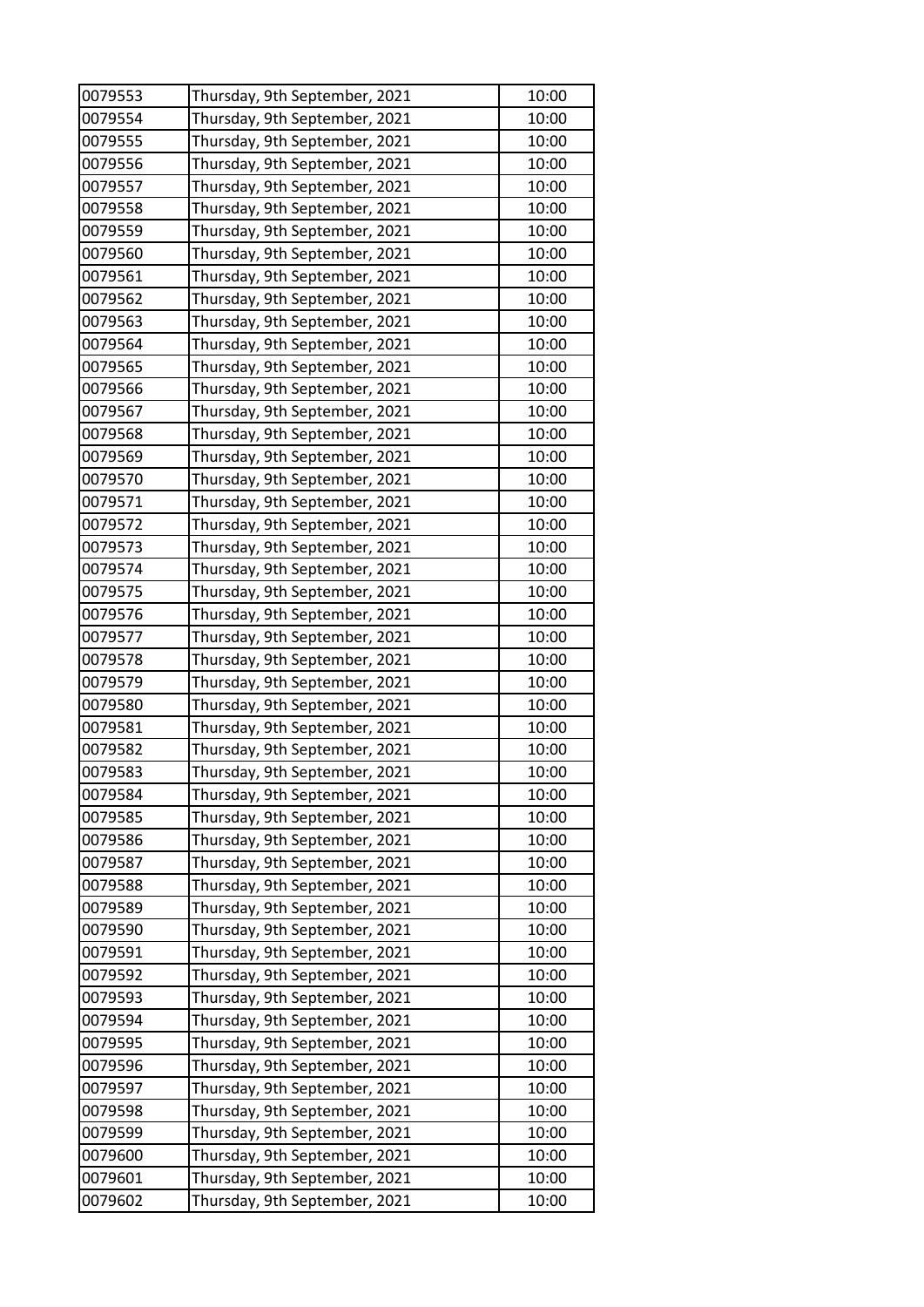| 0079603 | Thursday, 9th September, 2021 | 10:00          |
|---------|-------------------------------|----------------|
| 0079604 | Thursday, 9th September, 2021 | 10:00          |
| 0079605 | Thursday, 9th September, 2021 | 10:00          |
| 0079606 | Thursday, 9th September, 2021 | 10:00          |
| 0079607 | Thursday, 9th September, 2021 | 10:00          |
| 0079608 | Thursday, 9th September, 2021 | 10:00          |
| 0079609 | Thursday, 9th September, 2021 | 10:00          |
| 0079610 | Thursday, 9th September, 2021 | 10:00          |
| 0079611 | Thursday, 9th September, 2021 | 10:00          |
| 0079612 | Thursday, 9th September, 2021 | 10:00          |
| 0079613 | Thursday, 9th September, 2021 | 10:00          |
| 0079614 | Thursday, 9th September, 2021 | 10:00          |
| 0079615 | Thursday, 9th September, 2021 | 10:00          |
| 0079616 | Thursday, 9th September, 2021 | 10:00          |
| 0079617 | Thursday, 9th September, 2021 | 10:00          |
| 0079618 | Thursday, 9th September, 2021 | 10:00          |
| 0079619 | Thursday, 9th September, 2021 | 10:00          |
| 0079620 | Thursday, 9th September, 2021 | 10:00          |
| 0079621 | Thursday, 9th September, 2021 | 10:00          |
| 0079622 | Thursday, 9th September, 2021 | 10:00          |
| 0079623 | Thursday, 9th September, 2021 | 10:00          |
| 0079624 | Thursday, 9th September, 2021 | 10:00          |
| 0079625 | Thursday, 9th September, 2021 | 10:00          |
| 0079626 | Thursday, 9th September, 2021 | 10:00          |
| 0079627 | Thursday, 9th September, 2021 | 10:00          |
| 0079628 | Thursday, 9th September, 2021 | 10:00          |
| 0079629 | Thursday, 9th September, 2021 | 10:00          |
| 0079630 | Thursday, 9th September, 2021 | 10:00          |
| 0079631 | Thursday, 9th September, 2021 | 10:00          |
| 0079632 | Thursday, 9th September, 2021 | 10:00          |
| 0079633 | Thursday, 9th September, 2021 | 10:00          |
| 0079634 | Thursday, 9th September, 2021 | 10:00          |
| 0079635 | Thursday, 9th September, 2021 | 10:00          |
| 0079636 | Thursday, 9th September, 2021 | 10:00          |
| 0079637 | Thursday, 9th September, 2021 | 10:00          |
| 0079638 | Thursday, 9th September, 2021 | 10:00          |
| 0079639 | Thursday, 9th September, 2021 | 10:00          |
| 0079640 | Thursday, 9th September, 2021 | 10:00          |
| 0079641 | Thursday, 9th September, 2021 | 10:00          |
| 0079642 | Thursday, 9th September, 2021 | 10:00          |
| 0079643 | Thursday, 9th September, 2021 | 10:00          |
| 0079644 | Thursday, 9th September, 2021 | 10:00          |
| 0079645 | Thursday, 9th September, 2021 | 10:00          |
| 0079646 | Thursday, 9th September, 2021 | 10:00          |
| 0079647 | Thursday, 9th September, 2021 | 10:00          |
| 0079648 | Thursday, 9th September, 2021 | 10:00          |
| 0079649 | Thursday, 9th September, 2021 | 10:00          |
| 0079650 |                               |                |
| 0079651 | Thursday, 9th September, 2021 | 10:00<br>10:00 |
|         | Thursday, 9th September, 2021 |                |
| 0079652 | Thursday, 9th September, 2021 | 10:00          |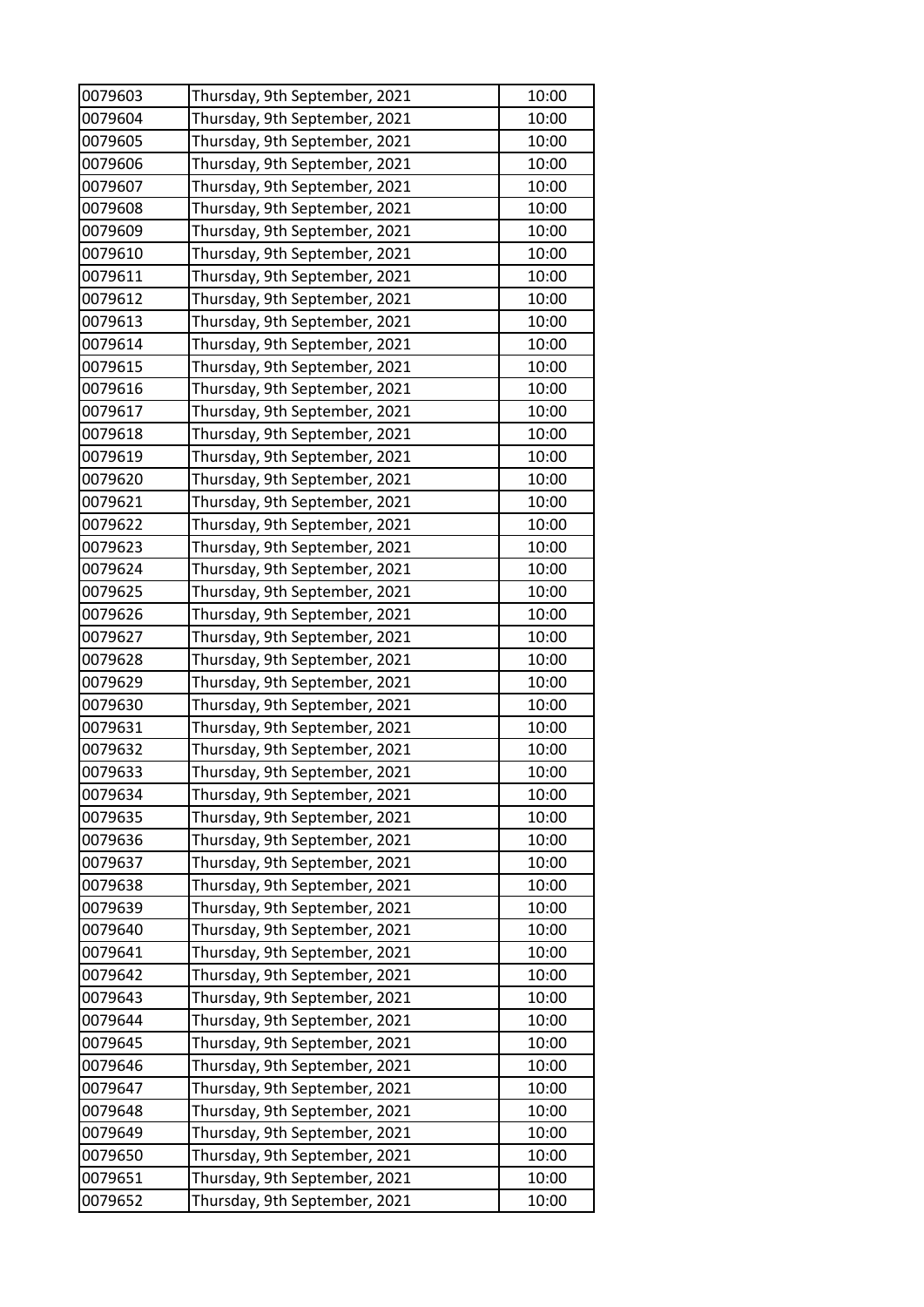| 0079653 | Thursday, 9th September, 2021 | 10:00 |
|---------|-------------------------------|-------|
| 0079654 | Thursday, 9th September, 2021 | 10:00 |
| 0079655 | Thursday, 9th September, 2021 | 10:00 |
| 0079656 | Thursday, 9th September, 2021 | 10:00 |
| 0079657 | Thursday, 9th September, 2021 | 10:00 |
| 0079658 | Thursday, 9th September, 2021 | 10:00 |
| 0079659 | Thursday, 9th September, 2021 | 10:00 |
| 0079660 | Thursday, 9th September, 2021 | 10:00 |
| 0079661 | Thursday, 9th September, 2021 | 10:00 |
| 0079662 | Thursday, 9th September, 2021 | 10:00 |
| 0079663 | Thursday, 9th September, 2021 | 10:00 |
| 0079664 | Thursday, 9th September, 2021 | 10:00 |
| 0079665 | Thursday, 9th September, 2021 | 10:00 |
| 0079666 | Thursday, 9th September, 2021 | 10:00 |
| 0079667 | Thursday, 9th September, 2021 | 10:00 |
| 0079668 | Thursday, 9th September, 2021 | 10:00 |
| 0079669 | Thursday, 9th September, 2021 | 10:00 |
| 0079670 | Thursday, 9th September, 2021 | 10:00 |
| 0079671 | Thursday, 9th September, 2021 | 10:00 |
| 0079672 | Thursday, 9th September, 2021 | 10:00 |
| 0079673 | Thursday, 9th September, 2021 | 10:00 |
| 0079674 | Thursday, 9th September, 2021 | 10:00 |
| 0079675 | Thursday, 9th September, 2021 | 10:00 |
| 0079676 | Thursday, 9th September, 2021 | 10:00 |
| 0079677 | Thursday, 9th September, 2021 | 10:00 |
| 0079678 | Thursday, 9th September, 2021 | 10:00 |
| 0079679 | Thursday, 9th September, 2021 | 10:00 |
| 0079680 | Thursday, 9th September, 2021 | 10:00 |
| 0079681 | Thursday, 9th September, 2021 | 10:00 |
| 0079682 | Thursday, 9th September, 2021 | 10:00 |
| 0079683 | Thursday, 9th September, 2021 | 10:00 |
| 0079684 | Thursday, 9th September, 2021 | 10:00 |
| 0079685 | Thursday, 9th September, 2021 | 10:00 |
| 0079686 | Thursday, 9th September, 2021 | 10:00 |
| 0079687 | Thursday, 9th September, 2021 | 10:00 |
| 0079688 | Thursday, 9th September, 2021 | 10:00 |
| 0079689 | Thursday, 9th September, 2021 | 10:00 |
| 0079690 | Thursday, 9th September, 2021 | 10:00 |
| 0079691 | Thursday, 9th September, 2021 | 10:00 |
| 0079692 | Thursday, 9th September, 2021 | 10:00 |
| 0079693 | Thursday, 9th September, 2021 | 10:00 |
| 0079694 | Thursday, 9th September, 2021 | 10:00 |
| 0079695 | Thursday, 9th September, 2021 | 10:00 |
| 0079696 | Thursday, 9th September, 2021 | 10:00 |
| 0079697 | Thursday, 9th September, 2021 | 10:00 |
| 0079698 | Thursday, 9th September, 2021 | 10:00 |
| 0079699 | Thursday, 9th September, 2021 | 10:00 |
| 0079700 | Thursday, 9th September, 2021 | 10:00 |
| 0079701 | Thursday, 9th September, 2021 | 10:00 |
| 0079702 | Thursday, 9th September, 2021 | 10:00 |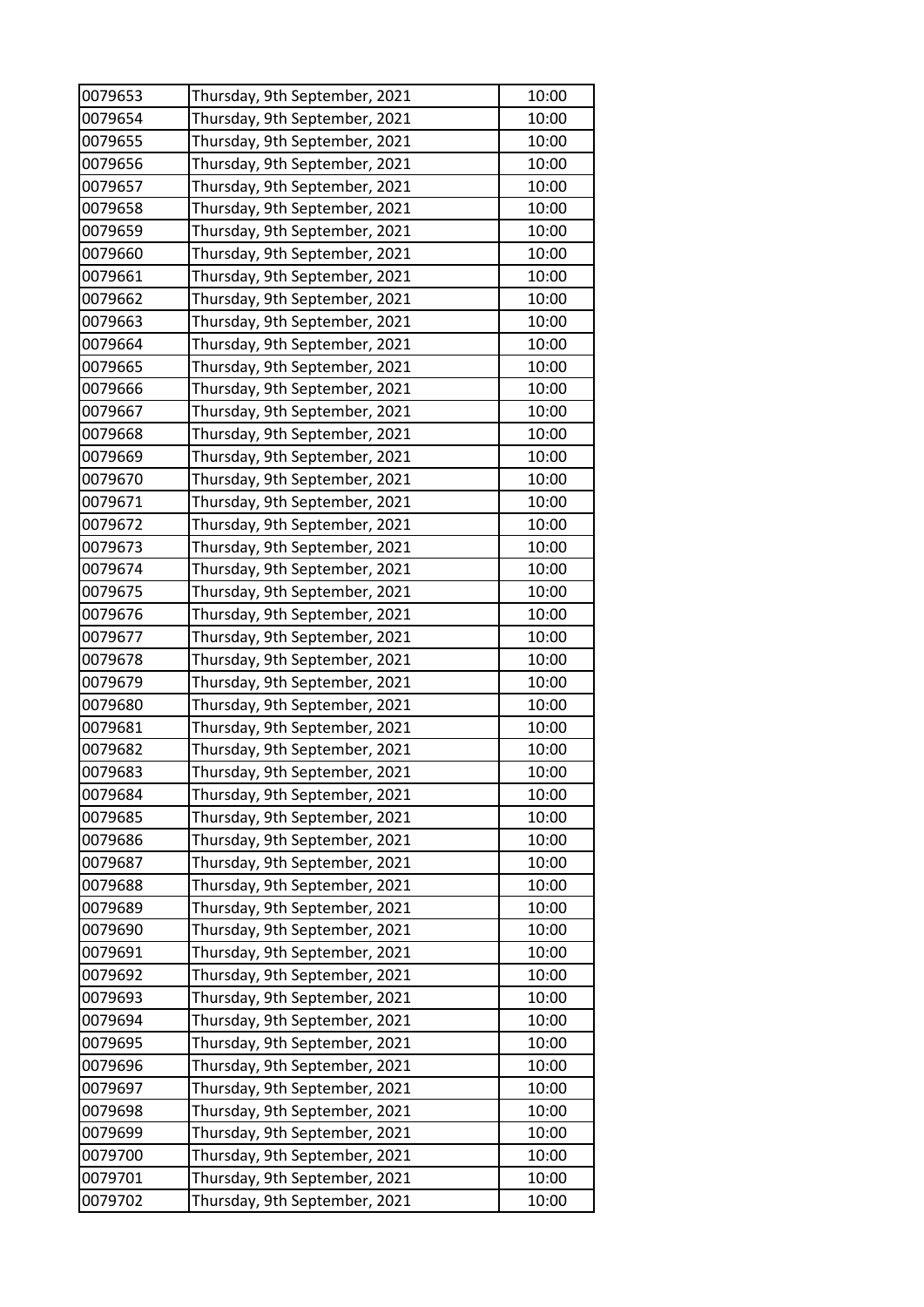| 0079703 | Thursday, 9th September, 2021 | 10:00 |
|---------|-------------------------------|-------|
| 0079704 | Thursday, 9th September, 2021 | 10:00 |
| 0079705 | Thursday, 9th September, 2021 | 10:00 |
| 0079706 | Thursday, 9th September, 2021 | 10:00 |
| 0079707 | Thursday, 9th September, 2021 | 10:00 |
| 0079708 | Thursday, 9th September, 2021 | 10:00 |
| 0079709 | Thursday, 9th September, 2021 | 10:00 |
| 0079710 | Thursday, 9th September, 2021 | 10:00 |
| 0079711 | Thursday, 9th September, 2021 | 10:00 |
| 0079712 | Thursday, 9th September, 2021 | 10:00 |
| 0079713 | Thursday, 9th September, 2021 | 10:00 |
| 0079714 | Thursday, 9th September, 2021 | 10:00 |
| 0079715 | Thursday, 9th September, 2021 | 10:00 |
| 0079716 | Thursday, 9th September, 2021 | 10:00 |
| 0079717 | Thursday, 9th September, 2021 | 10:00 |
| 0079718 | Thursday, 9th September, 2021 | 10:00 |
| 0079719 | Thursday, 9th September, 2021 | 10:00 |
| 0079720 | Thursday, 9th September, 2021 | 10:00 |
| 0079721 | Thursday, 9th September, 2021 | 10:00 |
| 0079722 | Thursday, 9th September, 2021 | 10:00 |
| 0079723 | Thursday, 9th September, 2021 | 10:00 |
| 0079724 | Thursday, 9th September, 2021 | 10:00 |
| 0079725 | Thursday, 9th September, 2021 | 10:00 |
| 0079726 | Thursday, 9th September, 2021 | 10:00 |
| 0079727 | Thursday, 9th September, 2021 | 10:00 |
| 0079728 | Thursday, 9th September, 2021 | 10:00 |
| 0079729 | Thursday, 9th September, 2021 | 10:00 |
| 0079730 | Thursday, 9th September, 2021 | 10:00 |
| 0079731 | Thursday, 9th September, 2021 | 10:00 |
| 0079732 | Thursday, 9th September, 2021 | 10:00 |
| 0079733 | Thursday, 9th September, 2021 | 10:00 |
| 0079734 | Thursday, 9th September, 2021 | 10:00 |
| 0079735 | Thursday, 9th September, 2021 | 10:00 |
| 0079736 | Thursday, 9th September, 2021 | 10:00 |
| 0079737 | Thursday, 9th September, 2021 | 10:00 |
| 0079738 | Thursday, 9th September, 2021 | 10:00 |
| 0079739 | Thursday, 9th September, 2021 | 10:00 |
| 0079740 | Thursday, 9th September, 2021 | 10:00 |
| 0079741 | Thursday, 9th September, 2021 | 10:00 |
| 0079742 | Thursday, 9th September, 2021 | 10:00 |
| 0079743 | Thursday, 9th September, 2021 | 10:00 |
| 0079744 | Thursday, 9th September, 2021 | 10:00 |
| 0079745 | Thursday, 9th September, 2021 | 10:00 |
| 0079746 | Thursday, 9th September, 2021 | 10:00 |
| 0079747 | Thursday, 9th September, 2021 | 10:00 |
| 0079748 | Thursday, 9th September, 2021 | 10:00 |
| 0079749 | Thursday, 9th September, 2021 | 10:00 |
| 0079750 | Thursday, 9th September, 2021 | 10:00 |
| 0079751 | Thursday, 9th September, 2021 | 10:00 |
| 0079752 | Thursday, 9th September, 2021 | 10:00 |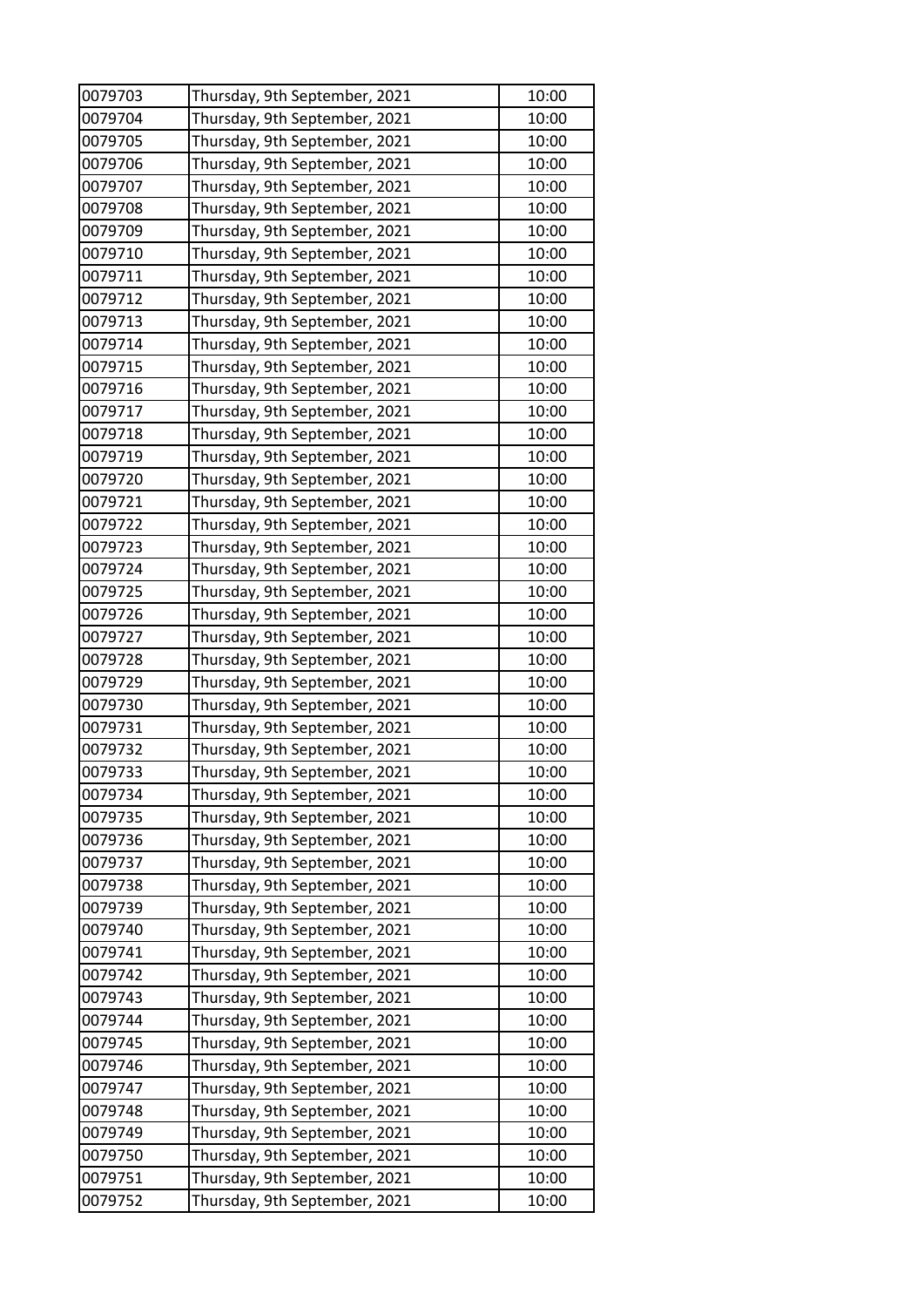| 0079753 | Thursday, 9th September, 2021 | 10:00 |
|---------|-------------------------------|-------|
| 0079754 | Thursday, 9th September, 2021 | 10:00 |
| 0079755 | Thursday, 9th September, 2021 | 10:00 |
| 0079756 | Thursday, 9th September, 2021 | 10:00 |
| 0079757 | Thursday, 9th September, 2021 | 10:00 |
| 0079758 | Thursday, 9th September, 2021 | 10:00 |
| 0079759 | Thursday, 9th September, 2021 | 10:00 |
| 0079760 | Thursday, 9th September, 2021 | 10:00 |
| 0079761 | Thursday, 9th September, 2021 | 10:00 |
| 0079762 | Thursday, 9th September, 2021 | 10:00 |
| 0079763 | Thursday, 9th September, 2021 | 10:00 |
| 0079764 | Thursday, 9th September, 2021 | 10:00 |
| 0079765 | Thursday, 9th September, 2021 | 10:00 |
| 0079766 | Thursday, 9th September, 2021 | 10:00 |
| 0079767 | Thursday, 9th September, 2021 | 10:00 |
| 0079768 | Thursday, 9th September, 2021 | 10:00 |
| 0079769 | Thursday, 9th September, 2021 | 10:00 |
| 0079770 | Thursday, 9th September, 2021 | 10:00 |
| 0079771 | Thursday, 9th September, 2021 | 10:00 |
| 0079772 | Thursday, 9th September, 2021 | 10:00 |
| 0079773 | Thursday, 9th September, 2021 | 10:00 |
| 0079774 | Thursday, 9th September, 2021 | 10:00 |
| 0079775 | Thursday, 9th September, 2021 | 10:00 |
| 0079776 | Thursday, 9th September, 2021 | 10:00 |
| 0079777 | Thursday, 9th September, 2021 | 10:00 |
| 0079778 | Thursday, 9th September, 2021 | 10:00 |
| 0079779 | Thursday, 9th September, 2021 | 10:00 |
| 0079780 | Thursday, 9th September, 2021 | 10:00 |
| 0079781 | Thursday, 9th September, 2021 | 10:00 |
| 0079782 | Thursday, 9th September, 2021 | 10:00 |
| 0079783 | Thursday, 9th September, 2021 | 10:00 |
| 0079784 | Thursday, 9th September, 2021 | 10:00 |
| 0079785 | Thursday, 9th September, 2021 | 10:00 |
| 0079786 | Thursday, 9th September, 2021 | 10:00 |
| 0079787 | Thursday, 9th September, 2021 | 10:00 |
| 0079788 | Thursday, 9th September, 2021 | 10:00 |
| 0079789 | Thursday, 9th September, 2021 | 10:00 |
| 0079790 | Thursday, 9th September, 2021 | 10:00 |
| 0079791 | Thursday, 9th September, 2021 | 10:00 |
| 0079792 | Thursday, 9th September, 2021 | 10:00 |
| 0079793 | Thursday, 9th September, 2021 | 10:00 |
| 0079794 | Thursday, 9th September, 2021 | 10:00 |
| 0079795 | Thursday, 9th September, 2021 | 10:00 |
| 0079796 | Thursday, 9th September, 2021 | 10:00 |
| 0079797 | Thursday, 9th September, 2021 | 10:00 |
| 0079798 | Thursday, 9th September, 2021 | 10:00 |
| 0079799 | Thursday, 9th September, 2021 | 10:00 |
| 0079800 | Thursday, 9th September, 2021 | 10:00 |
| 0079801 | Thursday, 9th September, 2021 | 10:00 |
| 0079802 | Thursday, 9th September, 2021 | 10:00 |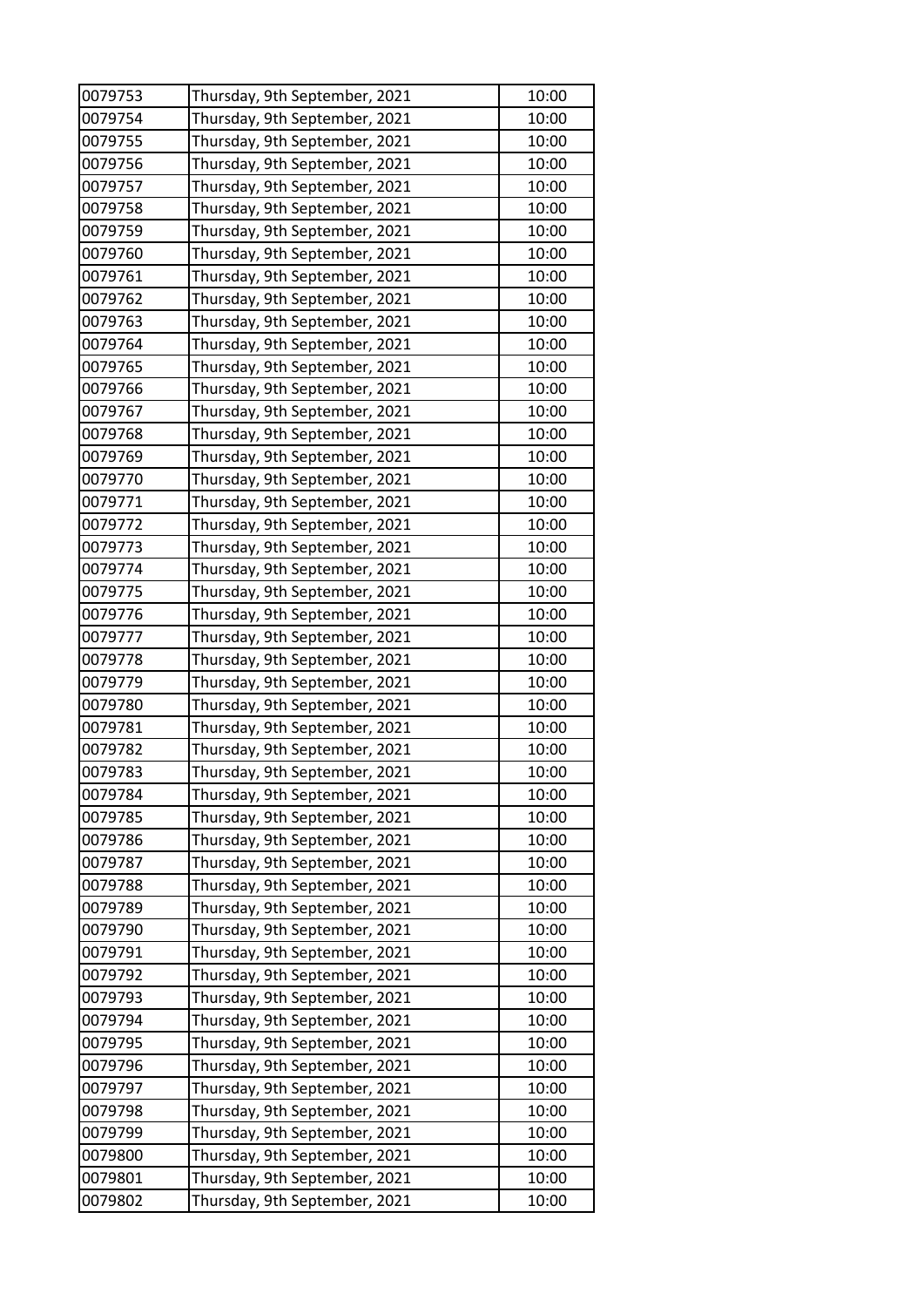| 0079803 | Thursday, 9th September, 2021 | 10:00          |
|---------|-------------------------------|----------------|
| 0079804 | Thursday, 9th September, 2021 | 10:00          |
| 0079805 | Thursday, 9th September, 2021 | 10:00          |
| 0079806 | Thursday, 9th September, 2021 | 10:00          |
| 0079807 | Thursday, 9th September, 2021 | 10:00          |
| 0079808 | Thursday, 9th September, 2021 | 10:00          |
| 0079809 | Thursday, 9th September, 2021 | 10:00          |
| 0079810 | Thursday, 9th September, 2021 | 10:00          |
| 0079811 | Thursday, 9th September, 2021 | 10:00          |
| 0079812 | Thursday, 9th September, 2021 | 10:00          |
| 0079813 | Thursday, 9th September, 2021 | 10:00          |
| 0079814 | Thursday, 9th September, 2021 | 10:00          |
| 0079815 | Thursday, 9th September, 2021 | 10:00          |
| 0079816 | Thursday, 9th September, 2021 | 10:00          |
| 0079817 | Thursday, 9th September, 2021 | 10:00          |
| 0079818 | Thursday, 9th September, 2021 | 10:00          |
| 0079819 | Thursday, 9th September, 2021 | 10:00          |
| 0079820 | Thursday, 9th September, 2021 | 10:00          |
| 0079821 | Thursday, 9th September, 2021 | 10:00          |
| 0079822 | Thursday, 9th September, 2021 | 10:00          |
| 0079823 | Thursday, 9th September, 2021 | 10:00          |
| 0079824 | Thursday, 9th September, 2021 | 10:00          |
| 0079825 | Thursday, 9th September, 2021 | 10:00          |
| 0079826 | Thursday, 9th September, 2021 | 10:00          |
| 0079827 | Thursday, 9th September, 2021 | 10:00          |
| 0079828 | Thursday, 9th September, 2021 | 10:00          |
| 0079829 | Thursday, 9th September, 2021 | 10:00          |
| 0079830 | Thursday, 9th September, 2021 | 10:00          |
| 0079831 | Thursday, 9th September, 2021 | 10:00          |
| 0079832 | Thursday, 9th September, 2021 | 10:00          |
| 0079833 | Thursday, 9th September, 2021 | 10:00          |
| 0079834 | Thursday, 9th September, 2021 | 10:00          |
| 0079835 | Thursday, 9th September, 2021 | 10:00          |
| 0079836 | Thursday, 9th September, 2021 | 10:00          |
| 0079837 | Thursday, 9th September, 2021 | 10:00          |
| 0079838 | Thursday, 9th September, 2021 | 10:00          |
| 0079839 | Thursday, 9th September, 2021 | 10:00          |
| 0079840 | Thursday, 9th September, 2021 | 10:00          |
| 0079841 | Thursday, 9th September, 2021 | 10:00          |
| 0079842 | Thursday, 9th September, 2021 | 10:00          |
| 0079843 | Thursday, 9th September, 2021 | 10:00          |
| 0079844 | Thursday, 9th September, 2021 | 10:00          |
| 0079845 | Thursday, 9th September, 2021 | 10:00          |
| 0079846 | Thursday, 9th September, 2021 | 10:00          |
| 0079847 | Thursday, 9th September, 2021 | 10:00          |
| 0079848 | Thursday, 9th September, 2021 | 10:00          |
| 0079849 | Thursday, 9th September, 2021 | 10:00          |
| 0079850 |                               |                |
| 0079851 | Thursday, 9th September, 2021 | 10:00<br>10:00 |
|         | Thursday, 9th September, 2021 |                |
| 0079852 | Thursday, 9th September, 2021 | 10:00          |